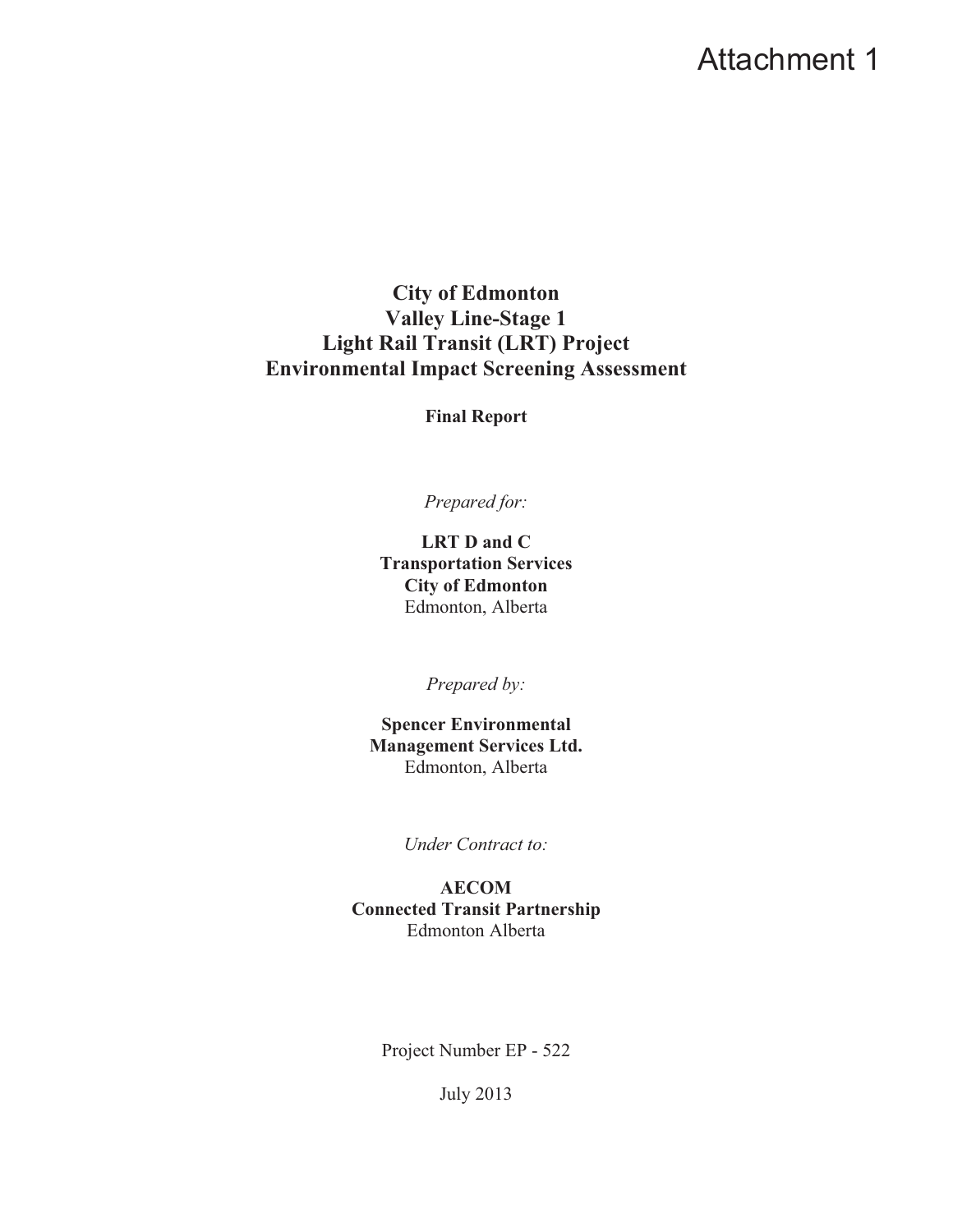#### Distribution List

| # of Hard Copies | # CDs Required | <b>Association / Company Name</b>               |
|------------------|----------------|-------------------------------------------------|
|                  |                | Glinis Buffalo, Sustainable Development, C of E |
|                  |                | LRT D and C, C of E                             |
|                  |                | <b>AECOM</b>                                    |
|                  |                |                                                 |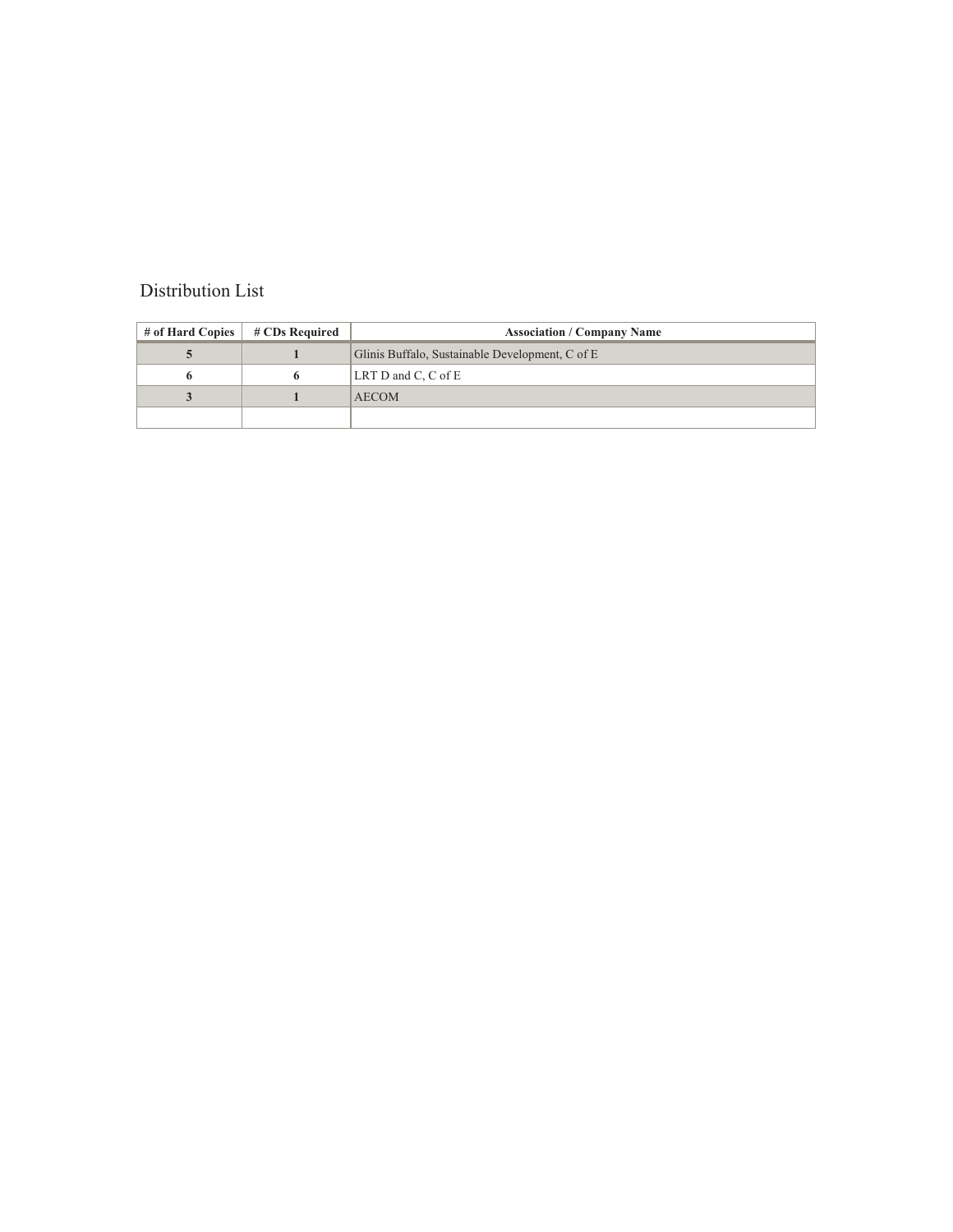

#### SPENCER ENVIRONMENT MANAGEMENT ICES S E R V L T D.

Suite #402, 9925-109 Street Edmonton, Alberta T5K 2J8 Phone (780) 429-2108 Fax (780) 429-2127 www.spencerenvironmental.ab.ca

Glinis Buffalo, RPP, MCIP **Environmental Planner Urban Planning and Environment City of Edmonton** 6th Floor, HSBC Bank Place 10250 - 101 Street Edmonton, AB T5J 3P4

26 July 2013 Our File: EP-522

Dear Ms. Buffalo,

#### Re: LRT Valley Line-Stage 1, Bylaw 7188 -EISA (Final Report) **Your file: Posse 131150741-003**

On behalf of LRT D and C and as part of Connected Transit Partnership, we are pleased to submit the final Environmental Impact Screening Assessment (EISA) for the abovenoted project. This final report reflects comments received from various City reviewers. We enclose five (5) hard copies and once electronic (pdf) copy.

Please contact the undersigned with any questions. Thank you for your assistance to date.

**Spencer Environmental Management Services Ltd.** 

Lynn Maslen, M.Sc. **Vice President, Science Practice** 

cc: Jeff Ward, City of Edmonton **Josh Jones, AECOM** 



Richard B. Spencer, M.Sc. President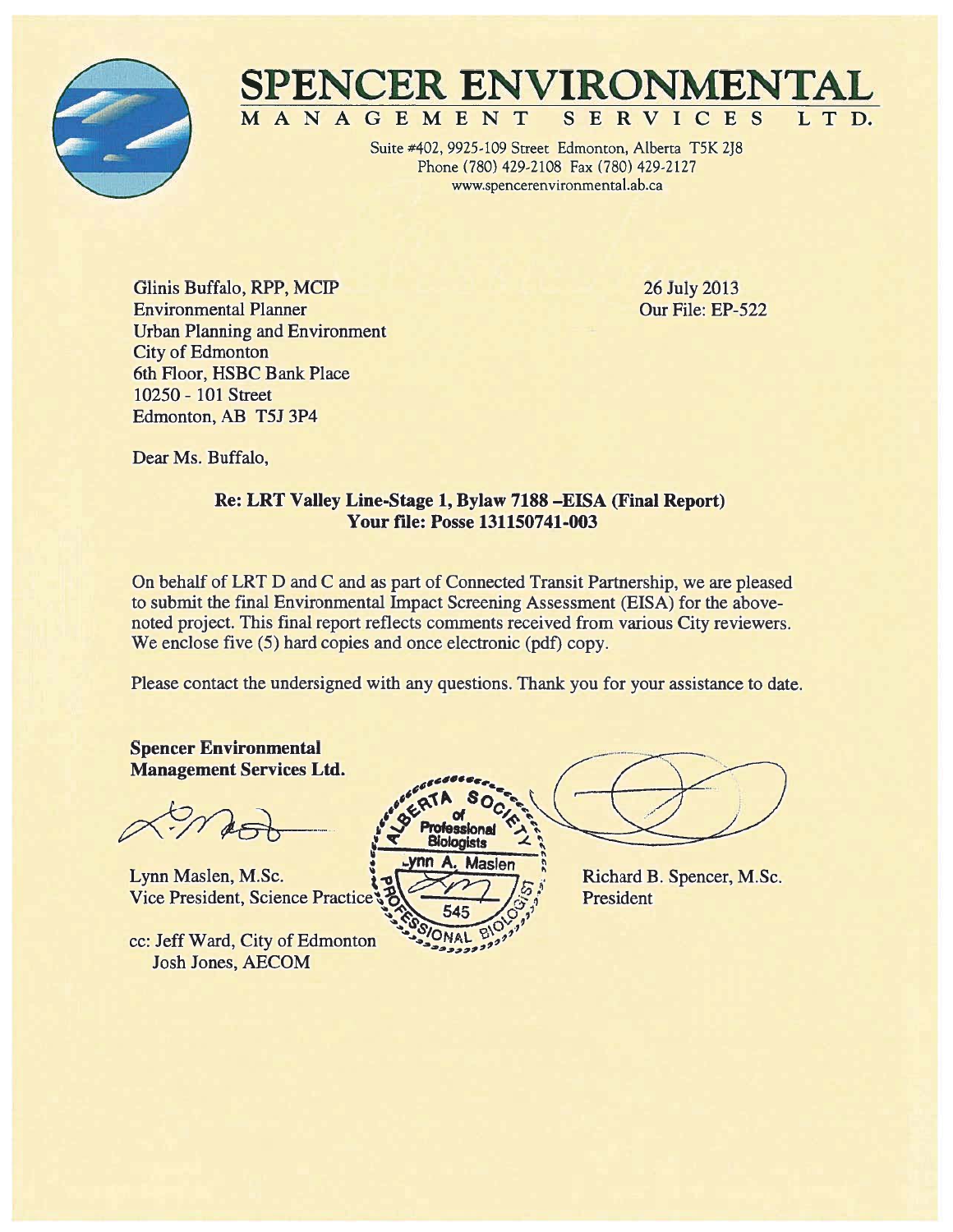### **EXECUTIVE SUMMARY**

In keeping with the City of Edmonton Transportation Master Plan, Transportation Services, LRT Design and Construction is planning the City's next LRT extension, the Valley Line - Stage 1, connecting the city centre to communities in southeast Edmonton. The new line will comprise an urban style, low-floor LRT, and will cross the North Saskatchewan River Valley in the vicinity of Louise McKinney and Gallagher Parks. The project is nearing completion of preliminary design. In October 2012, City Council elected to pursue a P3 approach for project delivery and is now actively working toward procuring a P3 Contractor to design, build, finance, operate and maintain the new line. The P3 project will be governed by a detailed contract that is under development by the City. As of early April 2013, project design had been advanced to approximately 30%; this 30% design represents the Reference Design, upon which this impact assessment was based.

Within the river valley, the new LRT corridor will be approximately 1.6 km long and will follow an alignment that enters the valley via a tunnel and portal structure in the north valley wall, crosses the river on a bridge following the alignment of the Cloverdale pedestrian bridge, crosses  $98<sup>th</sup>$  Avenue on an elevated guideway, and exits the valley on an at-grade track that parallels existing roads. The selected river valley corridor is in a centrally-located, highly-visible and highly-valued portion of the river valley that supports important viewscapes, events and facilities. The project therefore intersects with City parks, Natural Areas, and recreational facilities/infrastructure, creating potential for impacts to both physical and socio-cultural environments in the river valley.

The project falls within the boundaries of the City of Edmonton's *North Saskatchewan River Valley Area Redevelopment Plan (Bylaw 7188)*, which governs all development within the river valley. The project is, therefore, subject to an environmental review. Several additional City bylaws and policies, including the *Parkland Bylaw*, *Natural Area Systems Policy* and *Corporate Tree Management Policy*, also apply. The project is likely to require various federal and provincial permits or approvals, including approval pursuant to the *Navigable Waters Protection Act*, a *Fisheries Act* Authorization, License of Occupation under Alberta's *Public Lands Act* and clearance under Alberta's *Historical Resources Act.* This report identifies legislation and policies that are currently applicable/relevant to the project; however, due to the relatively preliminary stage of design, specific permitting requirements will have to be revisited during detailed design.

Using the Reference Design and the probable project area required for construction and being cognizant of the as yet undeveloped construction methods and potential for change during detailed design by the P3 Contractor, this EISA identifies several *potential* environmental impacts that may occur as a result of this project. Major *potential* adverse impacts include slope instability concerns on the north and south valley walls, impacts to soil and water quality, release of contaminants to soils and water, loss of vegetation, impacts to wildlife habitat and movement, impacts to fish habitat and movement, temporary recreational trail closures, temporary effects on recreational user experience, changes to the visual and aesthetic environment in the project area, and construction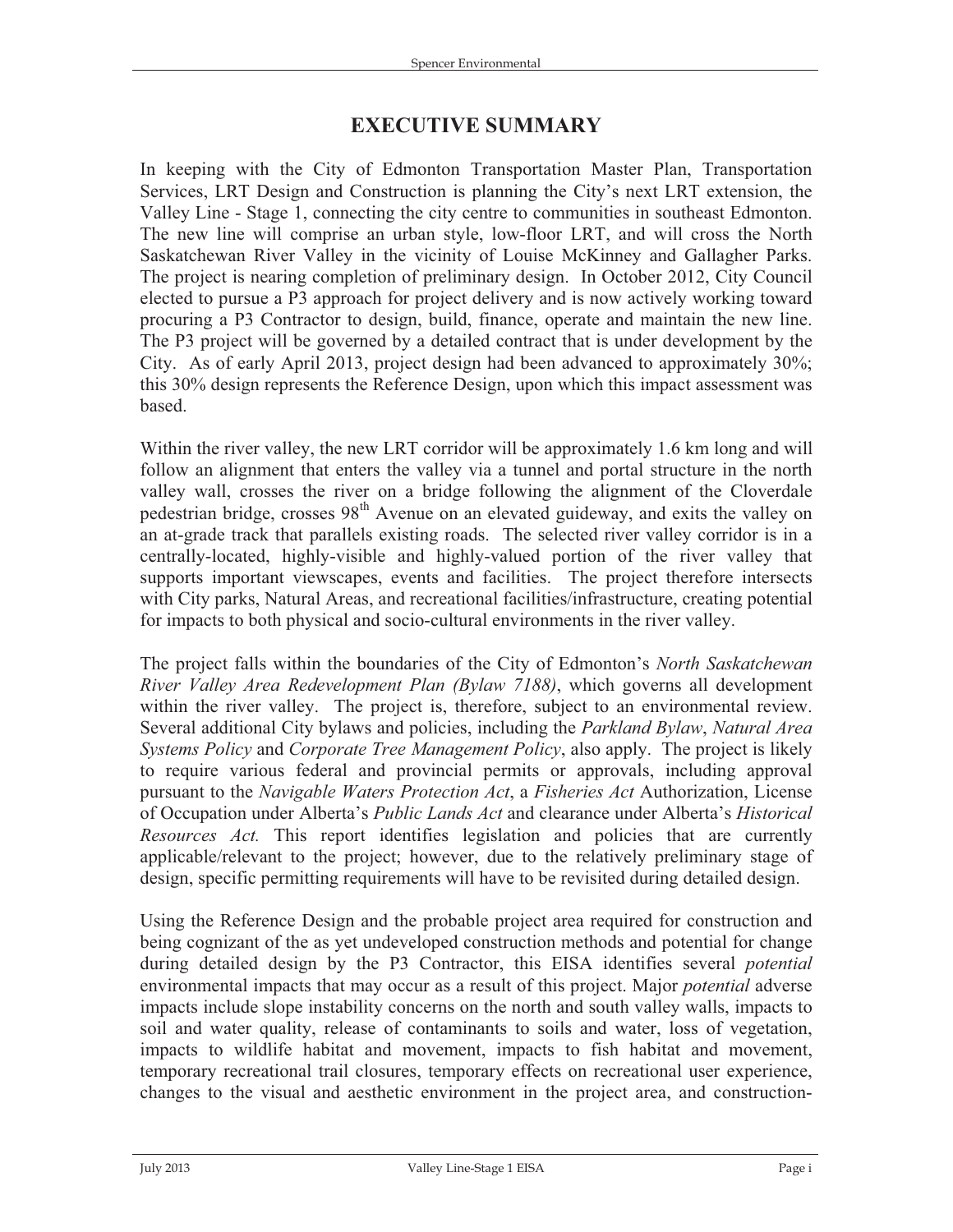related impacts on nearby residential areas. Many of these can be fully mitigated using measures described in this impact assessment, resulting in few residual impacts. Some impacts cannot be fully mitigated owing to the size of the project area and the likely fouryear duration of the construction period; however, these residual impacts are generally limited to the construction phase of the project.

Importantly, this EISA also predicts some positive impacts, such as greater transit access to the river valley and its amenities and aesthetic improvements to certain locales. To some Edmontonians, the new bridge amenities will be an added attraction to the river valley.

Several impacts remain unresolved at this time, largely as a result of two factors: the preliminary state of project design and the implications of the P3 process. Appropriate mitigation for unresolved impacts can be developed by the City during P3 procurement and by the successful contractor during the detailed design phase. In order to ensure that this occurs, this EISA recommends that LRT Design and Construction:

- require bidding contractors to develop plans that demonstrate adequate consideration for and mitigation of unresolved impacts;
- require the successful contractor to implement a small number of key mitigation measures that will effectively mitigate multiple identified adverse impacts and to undertake some monitoring
- require the successful contractor to submit any changes to the reference design for review and approval by the City (as would be necessary regardless);
- develop a process for reviewing and approving detailed design that includes consideration of specific environmental impact mitigation measures; and
- $\bullet$  undertake several resource specific studies, such as additional rare plant surveys and transplants.

At the time of writing, some design aspects and mitigation measures remain incomplete or under investigation. Completion of design, mitigation measures and associated investigations, and implementation of related recommendations is expected to adequately mitigate some currently-unresolved impacts.

The P3 delivery model adopted for this project presents some new challenges with respect to construction, impact mitigation and environmental management in Edmonton's river valley. The mitigation measures specified in this EISA provide effective means of addressing these challenges during P3 procurement and design and construction.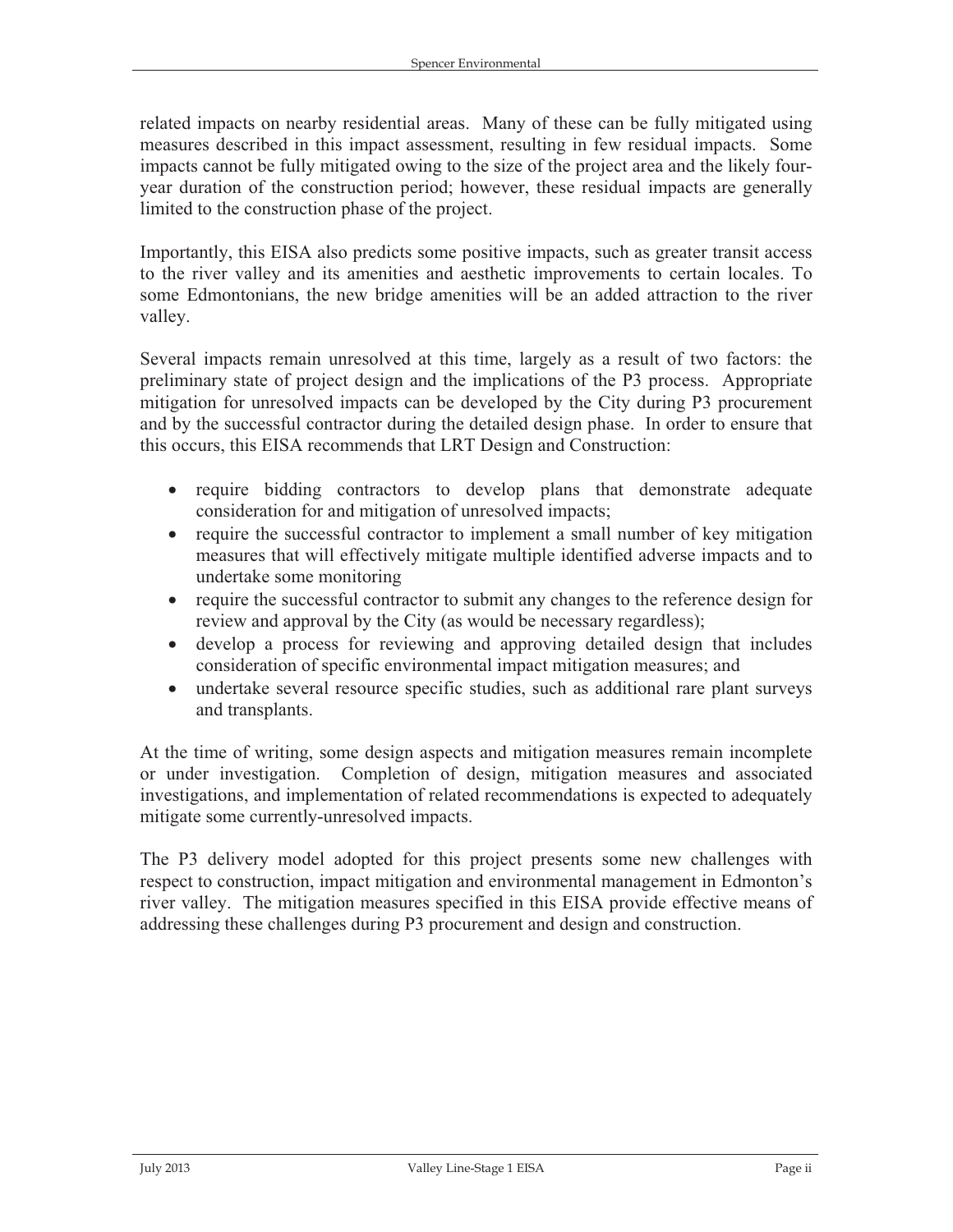### **Table of Contents**

| <b>Chapter</b> |                                                                | Page |
|----------------|----------------------------------------------------------------|------|
| 1.0            |                                                                |      |
| 1.1            |                                                                |      |
| 1.2            |                                                                |      |
| 1.3            |                                                                |      |
| 1.4            |                                                                |      |
| 1.5            |                                                                |      |
| 1.6            |                                                                |      |
| 1.7            |                                                                |      |
| 1.8            |                                                                |      |
| 2.0            |                                                                |      |
| 2.1            |                                                                |      |
| 2.2            |                                                                |      |
| 2.3            |                                                                |      |
|                | 2.3.1                                                          |      |
|                | 2.3.2                                                          |      |
|                | Portal Structure Maintenance/Emergency Access Road 14<br>2.3.3 |      |
|                | 2.3.4                                                          |      |
|                | 2.3.5                                                          |      |
|                | 2.3.6                                                          |      |
|                | 2.3.7                                                          |      |
|                | 2.3.8                                                          |      |
|                | 2.3.9                                                          |      |
|                | 2.3.10                                                         |      |
|                | 2.3.11                                                         |      |
|                | 2.3.12                                                         |      |
|                | 2.3.13                                                         |      |
|                | 2.3.14                                                         |      |
| 2.4            |                                                                |      |
| $2.5^{\circ}$  |                                                                |      |
|                | 2.5.1                                                          |      |
|                | 2.5.2                                                          |      |
|                | 2.5.3                                                          |      |
|                | 2.5.4                                                          |      |
| 2.6            |                                                                |      |
| 2.7            |                                                                |      |
|                | 2.7.1                                                          |      |
|                | 2.7.2                                                          |      |
| 2.8            |                                                                |      |
|                | 2.8.1                                                          |      |
|                | 2.8.2                                                          |      |
|                | 2.8.3                                                          |      |
|                | 2.8.4                                                          |      |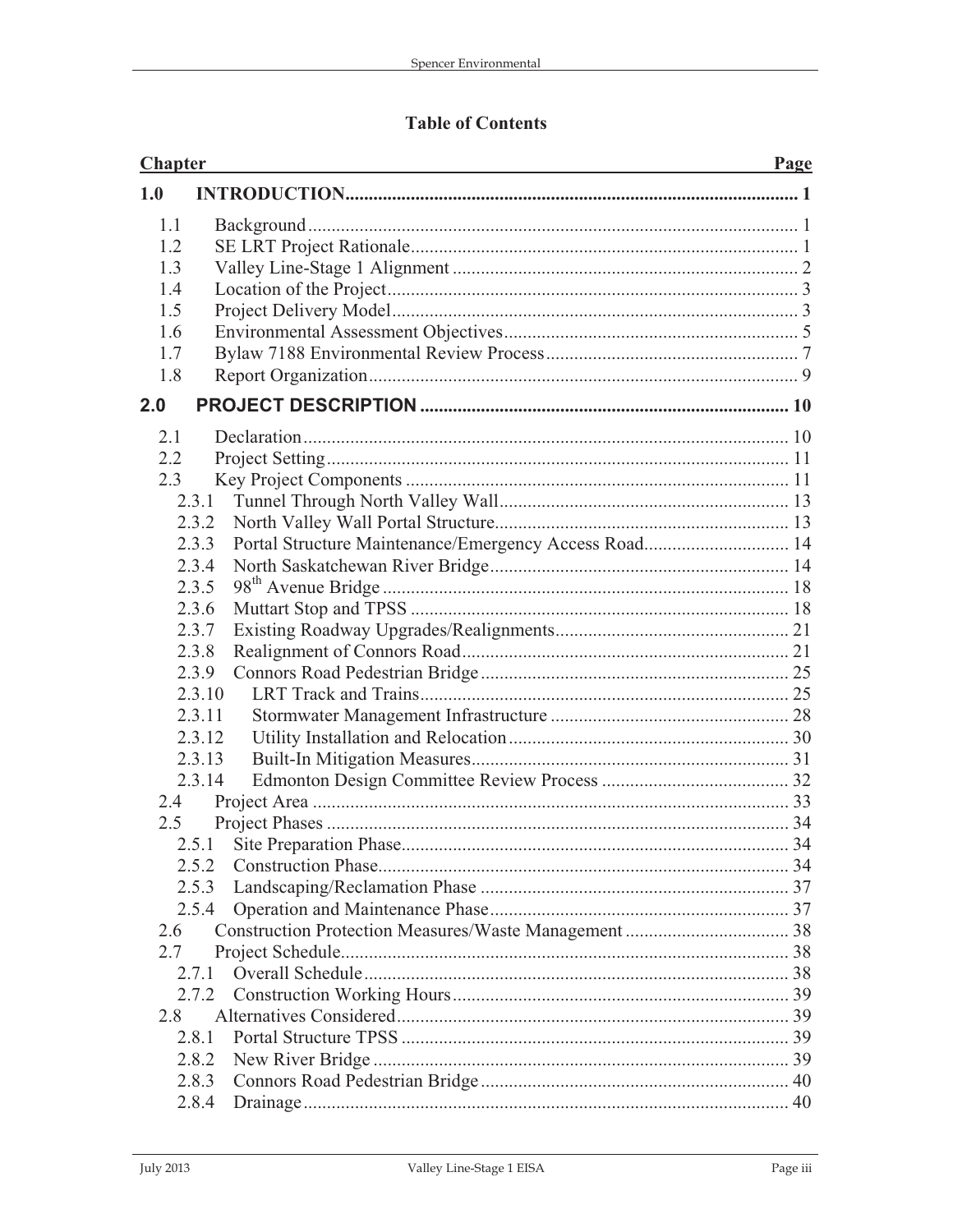| 2.8.5  |                                                         |  |
|--------|---------------------------------------------------------|--|
| 2.9    |                                                         |  |
| 2.10   |                                                         |  |
| 2.10.1 |                                                         |  |
| 2.10.2 |                                                         |  |
| 2.10.3 | Municipal Regulatory and Permitting/Review Processes 44 |  |
| 3.0    |                                                         |  |
| 3.1    |                                                         |  |
| 3.2    |                                                         |  |
| 3.2.1  |                                                         |  |
| 3.2.2  |                                                         |  |
| 3.2.3  |                                                         |  |
| 3.2.4  |                                                         |  |
| 3.3    |                                                         |  |
| 3.4    |                                                         |  |
| 3.4.1  |                                                         |  |
| 3.4.2  |                                                         |  |
| 3.5    |                                                         |  |
| 4.0    | KEY ENVIRONMENTAL AND SOCIO-ECONOMIC ISSUES 56          |  |
| 4.1    |                                                         |  |
| 4.1.1  |                                                         |  |
| 4.1.2  |                                                         |  |
| 4.1.3  |                                                         |  |
| 4.1.4  |                                                         |  |
| 4.1.5  |                                                         |  |
| 4.1.6  |                                                         |  |
| 4.1.7  |                                                         |  |
| 4.2    |                                                         |  |
| 4.2.1  |                                                         |  |
| 4.2.2  |                                                         |  |
| 4.2.3  |                                                         |  |
| 4.2.4  |                                                         |  |
| 4.2.5  |                                                         |  |
| 4.2.6  |                                                         |  |
| 4.3    |                                                         |  |
| 4.3.1  |                                                         |  |
| 5.0    |                                                         |  |
| 5.1    |                                                         |  |
| 5.1.1  |                                                         |  |
| 5.1.2  |                                                         |  |
| 5.1.3  |                                                         |  |
| 5.1.4  |                                                         |  |
| 5.1.5  |                                                         |  |
| 5.1.6  |                                                         |  |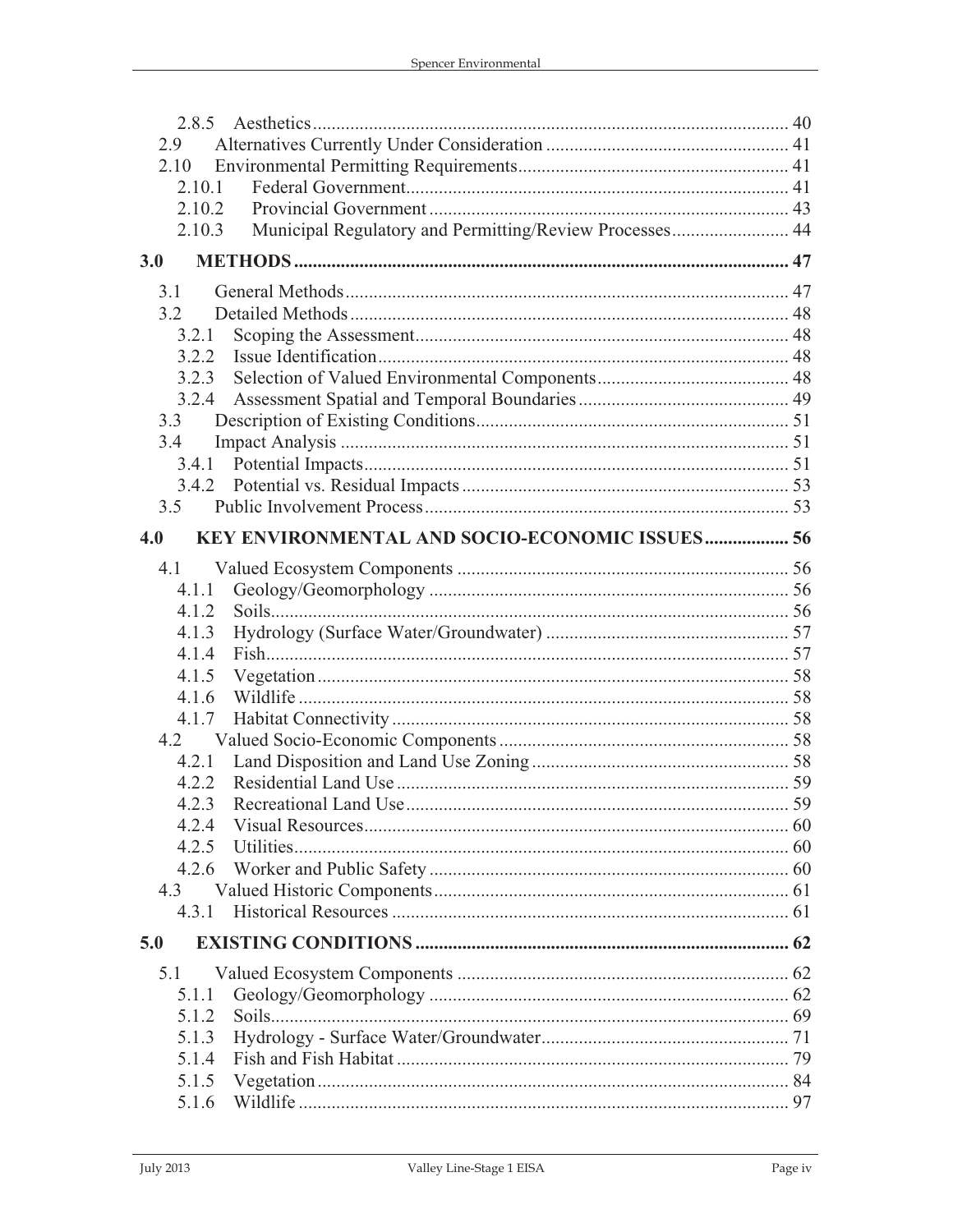| 5.1.7 |  |
|-------|--|
| 5.2   |  |
| 5.2.1 |  |
| 5.2.1 |  |
| 5.2.2 |  |
| 5.2.3 |  |
| 5.2.4 |  |
| 5.2.5 |  |
| 5.2.6 |  |
| 5.3   |  |
| 5.3.1 |  |
| 6.0   |  |
| 6.1   |  |
| 6.1.1 |  |
| 6.1.2 |  |
| 6.1.3 |  |
| 6.1.4 |  |
| 6.1.5 |  |
| 6.1.6 |  |
| 6.1.7 |  |
| 6.2   |  |
| 6.2.1 |  |
| 6.2.2 |  |
| 6.2.3 |  |
| 6.2.4 |  |
| 6.2.5 |  |
| 6.2.6 |  |
| 6.3   |  |
| 6.3.1 |  |
| 7.0   |  |
| 7.1   |  |
| 7.1.1 |  |
| 7.1.2 |  |
| 7.1.3 |  |
| 7.1.4 |  |
| 7.2   |  |
| 7.2.1 |  |
| 7.2.2 |  |
| 7.3   |  |
| 7.3.1 |  |
| 7.3.2 |  |
| 7.4   |  |
| 7.5   |  |
| 7.5.1 |  |
| 7.5.2 |  |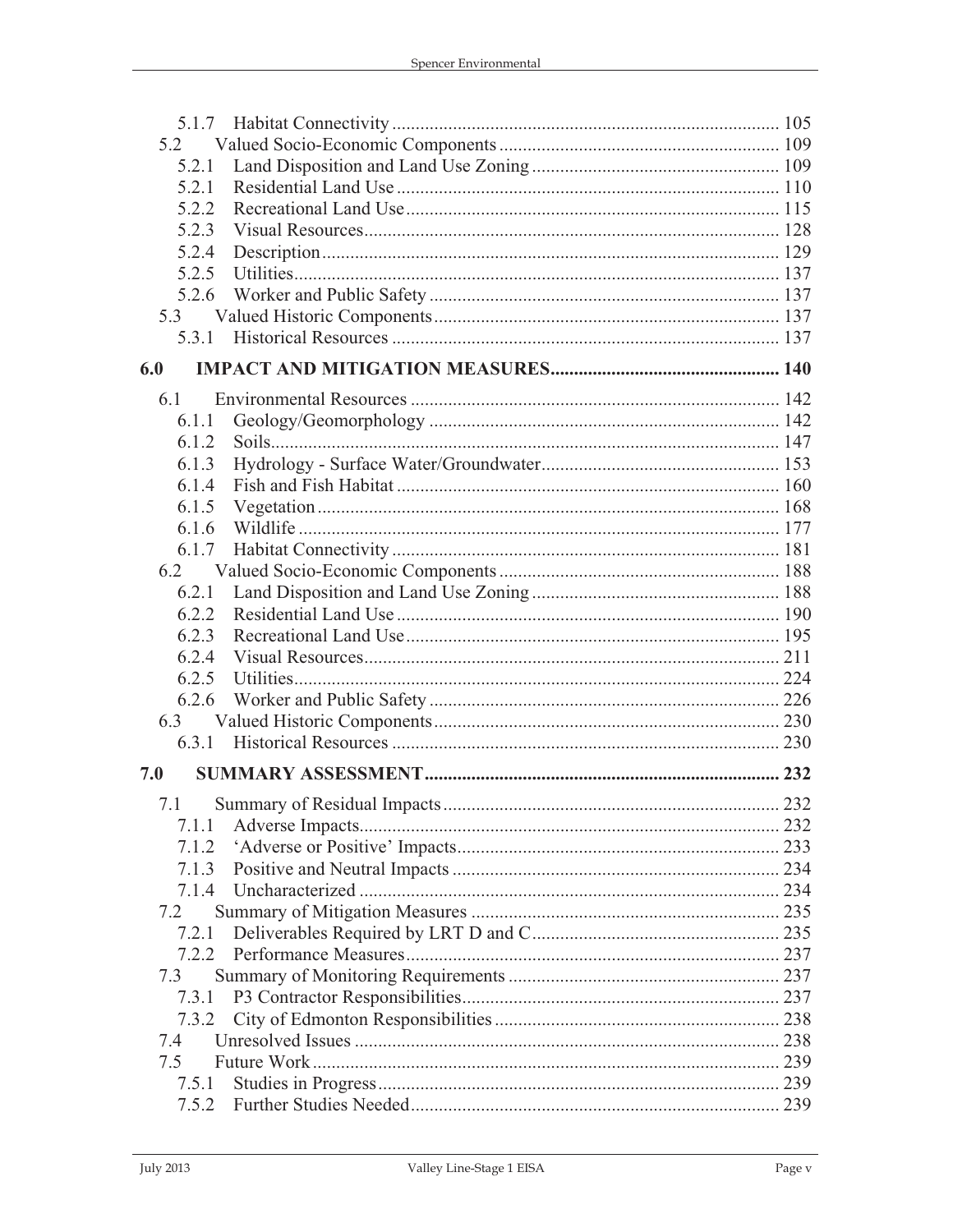| 7.6 |                                                             |  |
|-----|-------------------------------------------------------------|--|
| 7.7 |                                                             |  |
|     |                                                             |  |
|     |                                                             |  |
|     |                                                             |  |
|     |                                                             |  |
| 7.8 |                                                             |  |
| 8.0 |                                                             |  |
| 8.1 |                                                             |  |
| 8.2 |                                                             |  |
|     | APPENDIX A. ADVANCES ON ALIGNMENT AT CONNORS ROAD  A1       |  |
|     | APPENDIX B. MATERIALS CONSULTED IN PREPARATION OF PROJECT   |  |
|     |                                                             |  |
|     |                                                             |  |
|     |                                                             |  |
|     |                                                             |  |
|     |                                                             |  |
|     | APPENDIX G. WILDLIFE SPECIES POTENTIALLY FOUND IN THE STUDY |  |
|     | APPENDIX H. HISTORICAL RESOURCES REPORTS                    |  |
|     |                                                             |  |

## **List of Figures**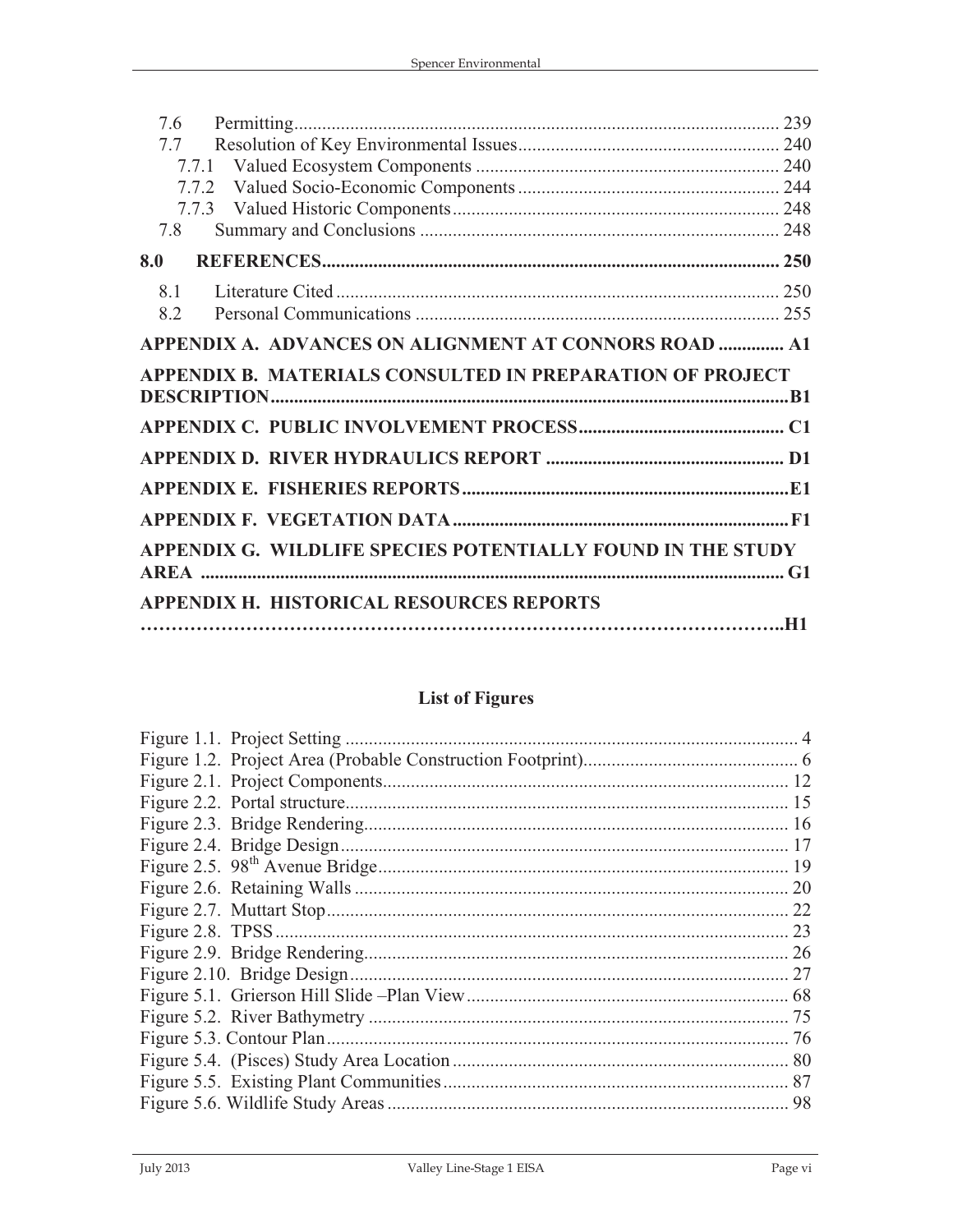#### **List of Tables**

| Table 5.1. Fish species recorded around the Cloverdale Pedestrian Bridge in 2010 and       |
|--------------------------------------------------------------------------------------------|
|                                                                                            |
|                                                                                            |
|                                                                                            |
|                                                                                            |
| Table 5.5. Bird species recorded at four point count stations during surveys conducted in  |
|                                                                                            |
| Table 5.6. Bird species recorded during three fixed-width transect surveys conducted in    |
|                                                                                            |
| Table 5.7. Select special status species that may occur in the regional study area 104     |
| Table 5.8. Amenities and facilities located fully or partially within the project area 128 |
|                                                                                            |
| Table 6.2. Loss of natural plant communities associated with LRT development 170           |
| Table 6.3. Loss of manicured plant communities associated with LRT development171          |
|                                                                                            |
|                                                                                            |
|                                                                                            |

#### **List of Plates**

| Plate 5.3. View to north along Mill Creek channel, near the junction with the NSR 66 |  |
|--------------------------------------------------------------------------------------|--|
|                                                                                      |  |
| Plate 5.5. Upstream view of the NSR north bank from the Cloverdale pedestrian bridge |  |
|                                                                                      |  |
| Plate 5.6. View of the armoured north bank from the Cloverdale pedestrian bridge  73 |  |
| Plate 5.7. View of the naturally vegetated NSR south bank from the Cloverdale        |  |
|                                                                                      |  |
|                                                                                      |  |
|                                                                                      |  |
| Plate 5.9. Water pooling in a former reach of Mill Creek ravine located in HME Park, |  |
|                                                                                      |  |
|                                                                                      |  |
|                                                                                      |  |
|                                                                                      |  |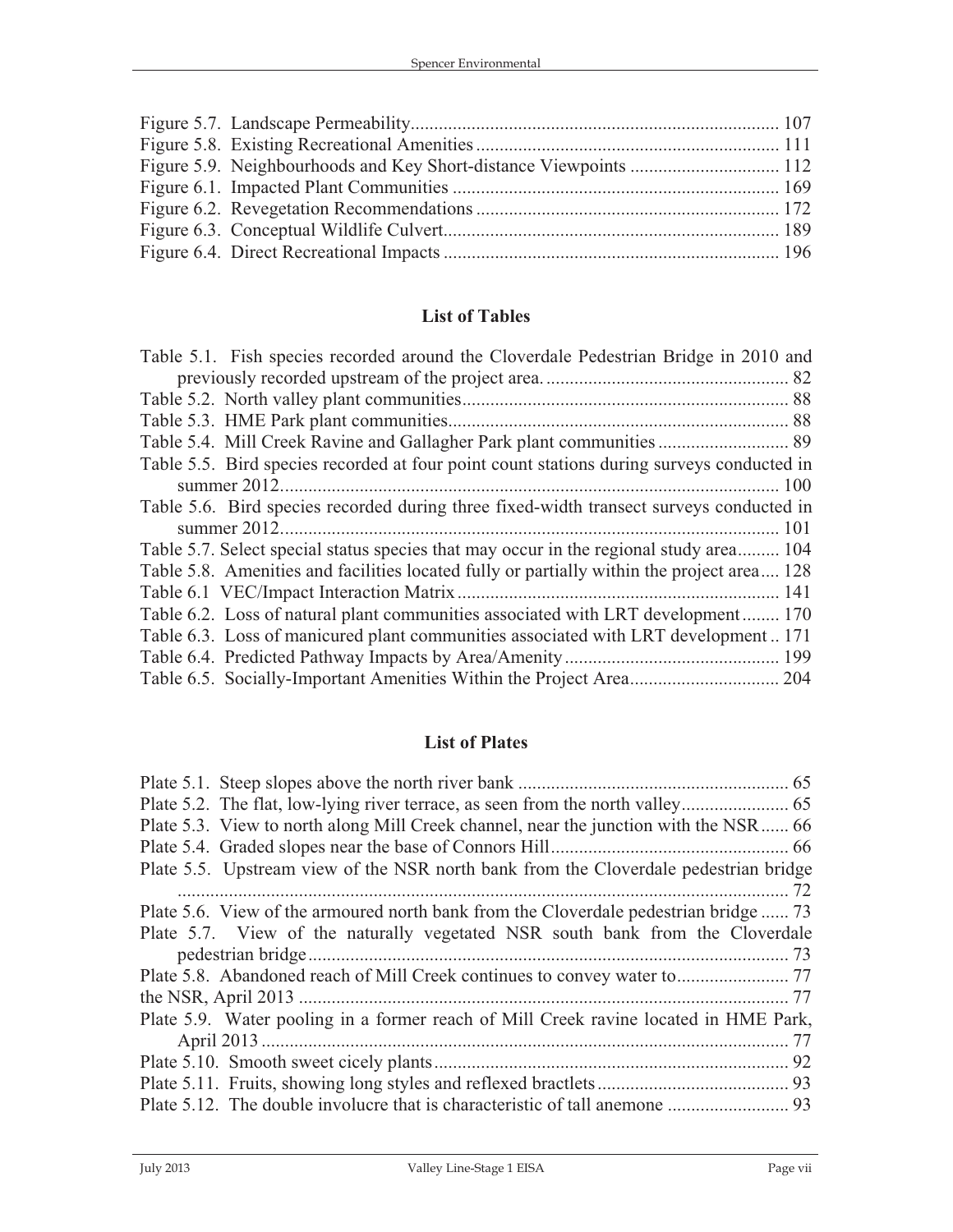| Plate 5.13. Yellow lady's slipper, showing the large yellow flower, hairy stem and           |  |
|----------------------------------------------------------------------------------------------|--|
|                                                                                              |  |
| Plate 5.14. Houses located along Cameron Avenue backing onto Louise McKinney. . 113          |  |
| Plate 5.15. View from HME Park of condominiums and townhouses lining 98 <sup>th</sup> Avenue |  |
|                                                                                              |  |
| Plate 5.16. Louise McKinney Park, as seen from the north, looking southeast                  |  |
|                                                                                              |  |
| Plate 5.17. Stone bridge in the Chinese Garden (Louise McKinney Park) 117                    |  |
|                                                                                              |  |
| Plate 5.19. The Edmonton Queen Riverboat, docked at Rafter's Landing, with the               |  |
| Riverfront Promenade on the opposite bank, viewed from downstream 119                        |  |
|                                                                                              |  |
|                                                                                              |  |
|                                                                                              |  |
|                                                                                              |  |
| Plate 5.24. Staff parking and working greenhouses at the Muttart Conservatory  123           |  |
|                                                                                              |  |
| Plate 5.26. The Edmonton Food Bank "Plant-a-Row, Grow-a-Row" vegetable plot 124              |  |
|                                                                                              |  |
|                                                                                              |  |
| Plate 5.29. Louise McKinney Park, looking south from Grierson Hill  129                      |  |
| Plate 5.30. The Cloverdale Bridge from the north valley slope, looking west from Louise      |  |
|                                                                                              |  |
| Plate 5.31. View north from the north end of Cloverdale pedestrian bridge,  130              |  |
|                                                                                              |  |
|                                                                                              |  |
|                                                                                              |  |
| Plate 5.33. The view of Louise McKinney Park and the city skyline looking northwest          |  |
|                                                                                              |  |
| Plate 5.34. View north from north of The Landing condominium complex  132                    |  |
|                                                                                              |  |
|                                                                                              |  |
|                                                                                              |  |
|                                                                                              |  |
|                                                                                              |  |
|                                                                                              |  |
| Plate 5.40. View to the east from the Connors Road pedestrian bridge  136                    |  |
|                                                                                              |  |
|                                                                                              |  |
| Plate 5.43. Current view looking west past the trailhead to the Cloverdale pedestrian        |  |
|                                                                                              |  |
| Plate 5.44. Future view looking west past the trailhead to the Cloverdale pedestrian         |  |
|                                                                                              |  |
| Plate 5.45. Current view from the top-of-bank above Louise McKinney Park  219                |  |
| Plate 5.46. Future view from the top-of-bank at Louise McKinney Park 220                     |  |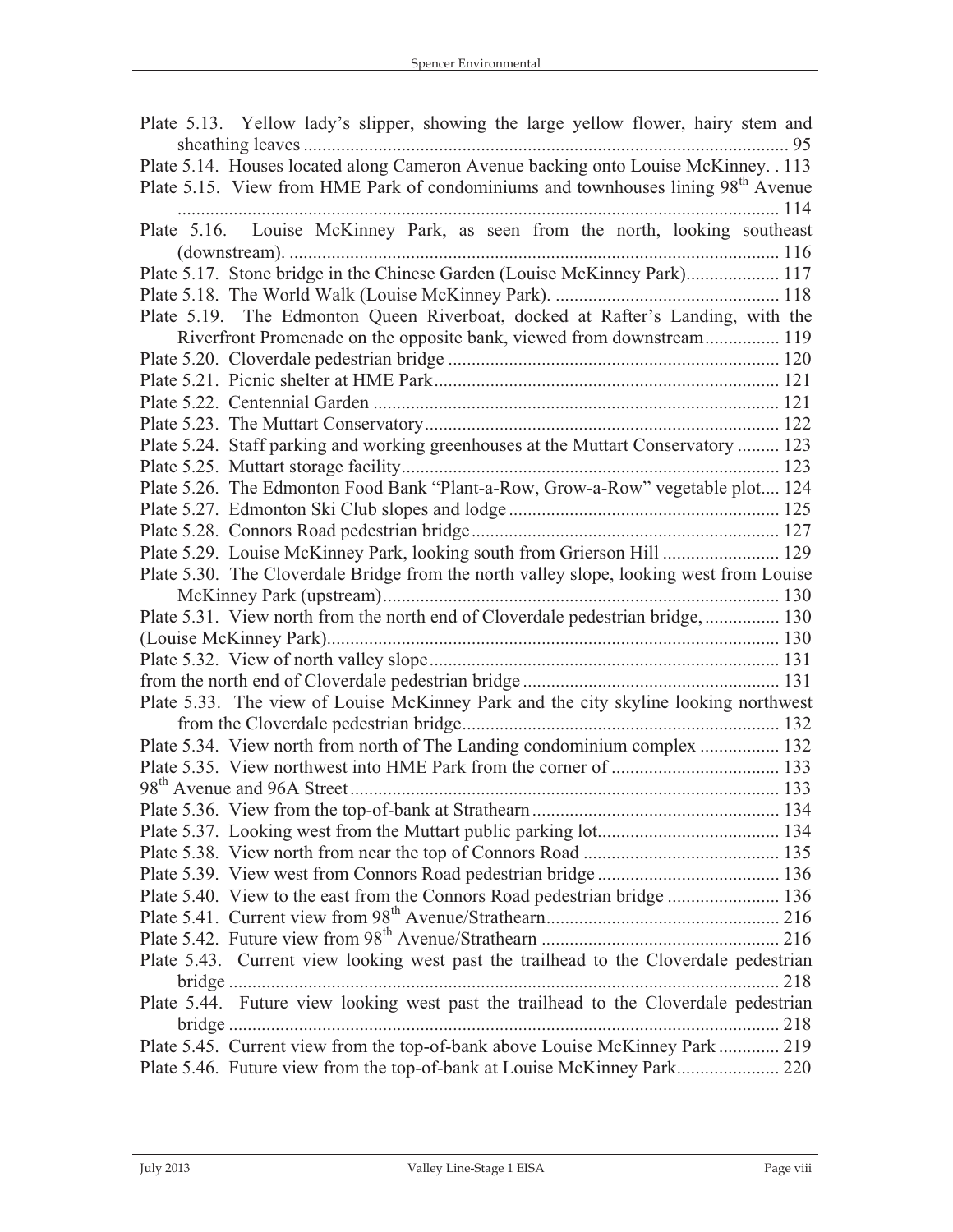## **1.0 INTRODUCTION**

#### *1.1 Background*

The City of Edmonton (the City) plans to construct a new urban style, low floor LRT line connecting the city centre to Mill Woods community. This SE LRT line, now known as the Valley Line-Stage 1, will cross the North Saskatchewan River Valley (NSRV) and thus requires an environmental review pursuant to the City of Edmonton's North Saskatchewan River Valley Area Redevelopment Plan (NSRV ARP)(Bylaw 7188). In 2011, discussion with Edmonton Sustainable Development, Urban Planning and Environment indicated that the nature of the project as a large-scale capital development project on public lands requires the review to take the form of an Environmental Impact Assessment. Thus, on behalf of the proponent, LRT Design and Construction (LRT D and C), this Environmental Impact Screening Assessment (EISA) document has been prepared in compliance with Bylaw 7188. While the EISA focuses on the section of the proposed line that will be situated in the NSRV, this chapter provides some necessary context for the entire Valley Line-Stage 1.

### *1.2 SE LRT Project Rationale*

Edmonton has experienced recent rapid growth, with the population increasing by 30% within the past 20 years (City of Edmonton 2013a). This growth is projected to continue, with a 50% increase in population expected by 2040 (City of Edmonton 2010). The City recognizes that accommodating this growth in an ecologically, economically and socially sustainable manner will require a new model of urban design, one which is focused on increased urban density and a shift away from conventional, car-centered transportation systems. These goals are among the primary objectives laid out in the City's Municipal Development Plan, "The Way We Grow" (City of Edmonton 2010).

Planning in this direction has been ongoing for many years. In 2008, City of Edmonton Transportation Department undertook conceptual studies to determine appropriate alignments for an extension of the City's Light Rail Transportation (LRT) network. These extensions included a route linking downtown Edmonton to the community of Mill Woods (known then as the Southeast Extension). The Southeast Extension was included in the LRT Network Plan, approved by City Council in June 2009. Also in 2009, the City approved the current Transportation Master Plan ("The Way We Move", City of Edmonton 2009), which outlines strategic directions designed to meet the goals that have now been laid out in the Municipal Development Plan. In 2009, 77% of Edmontonians used personal vehicles for their everyday travel (City of Edmonton 2009). The Transportation Master Plan identifies public transit, including LRT, as a key component in shifting Edmonton's transportation system from a car-oriented system to one that emphasizes active and public modes of transportation. The City ultimately plans to construct five LRT lines, with the goal of connecting all sectors of the city (southwest, southeast, northwest, northeast, west and east) to the downtown by 2040. The City believes that a stronger, more efficient public transportation network will allow for the development of more compact communities throughout the city, thus lessening the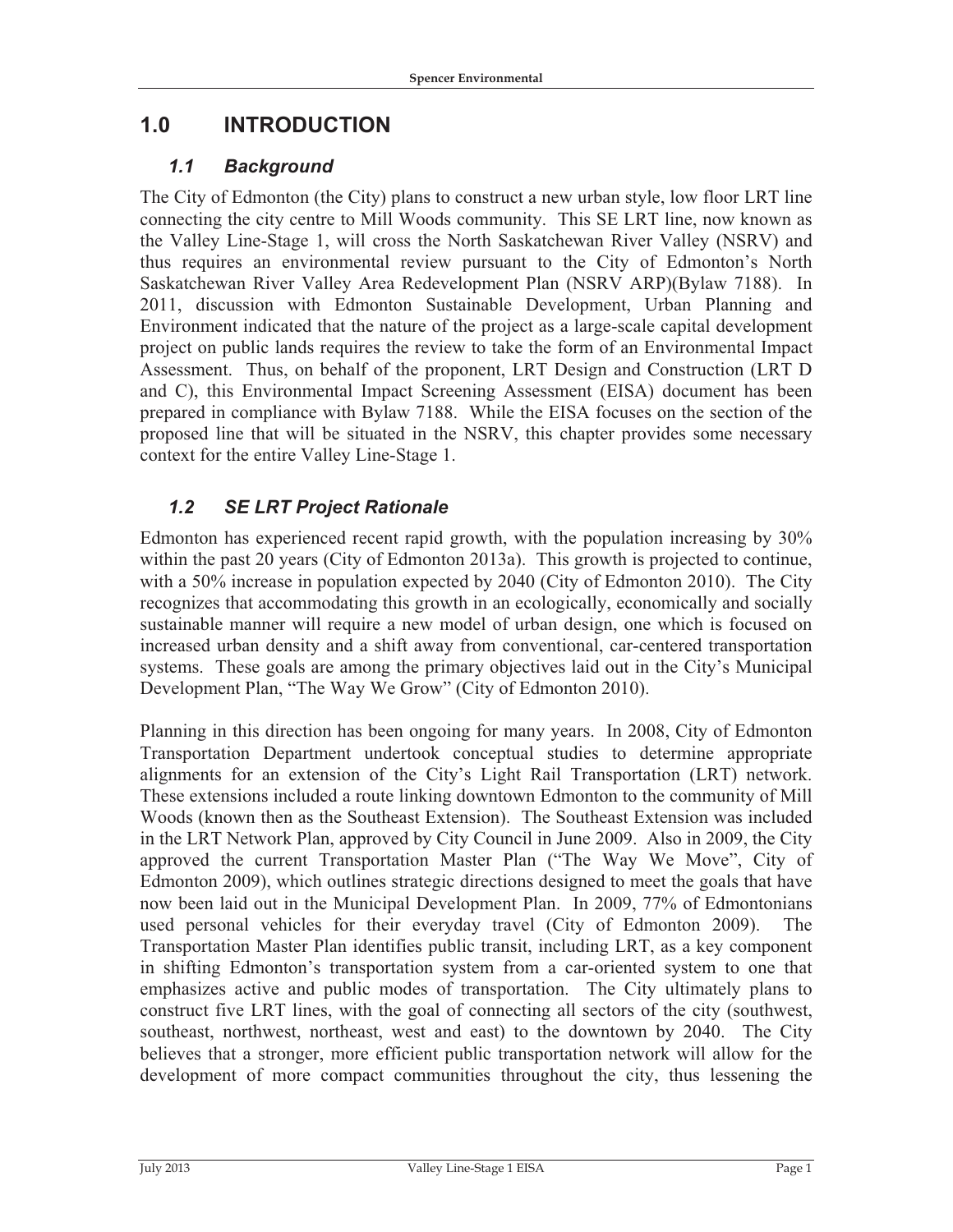pressure that continued population growth will exert on the region's land base and existing transportation infrastructure.

Following a lengthy decision-making process, the "Connors Road Corridor" (the one assessed here) was selected in January 2011 as the recommended SE alignment and endorsed by City Council. In 2011, the City approved the concept plan for the Southeast to West LRT (SE-W LRT). Development of the SE-W line was divided into two segments: Mill Woods to City Centre (southeast leg), and City Centre to Lewis Farms (west leg). In June 2011, City Council approved funding for preliminary engineering for the SE to W LRT and design began shortly thereafter. In December 2011, additional funding was approved for land acquisition associated with LRT extensions, some of which was allocated to the Southeast Extension. While preliminary design is now near completion for both SE and West legs, in 2012 Council identified detailed design and construction of the Valley Line-Stage 1 as a City priority and began exploring delivery models.

In short, the current Valley Line-Stage 1 project is the culmination of many years of careful planning, including much public consultation and numerous decisions endorsed by Council. It is consistent with City planning policy at the highest level and furthers the City's goals to strengthen public transit services and optimize growth within City lands.

### *1.3 Valley Line-Stage 1 Alignment*

The Valley Line-Stage 1 will be largely situated in a highly developed urban context, including residential neighbourhoods, commercial centres and industrial parks. The alignment moves from downtown through the Boyle Street neighbourhood and into the river valley. It crosses the North Saskatchewan River (NSR) on the west margin of Cloverdale community, travels out of the valley along Connors Road, and then moves south along major arterial roadways  $(95^{th}$  Avenue,  $83^{rd}$ ,  $75^{th}$  and  $66^{th}$  Streets) to Mill Woods Town Centre. While the majority of the route will be at-grade, a short portion of the alignment downtown will be underground, and elevated crossings will be constructed within the NSRV, and in the area between Argyll Road and  $75<sup>th</sup>$  Street.

As currently conceived, the Valley Line-Stage 1 triggers a Bylaw 7188 review at one location only: the NSRV. Further south, the alignment skirts the east border of the Mill Creek Ravine, near 83rd Street and Argyll Road, but does not enter the NSRV ARP. Further south yet, the alignment crosses Natural Area SE 402, an abandoned section of Mill Creek ravine in Wagner Park that is **not** part of the NSRV ARP. A separate Natural Site Assessment and Natural Area Management Plan are in development for the Wagner Park crossing. At the direction of City of Edmonton Sustainable Development, this EISA focuses only on elements of the SE LRT line to be developed within the Bylaw 7188 boundary. Thus, for purposes of this EISA document, the project subject to this assessment, hereafter referred to as "the project", comprises those Valley Line-Stage 1 components that will occur within the NRSV in central Edmonton, and excludes all other SE LRT components. For a very few project components, lands outside the valley that are potentially affected by activities in the valley are also discussed.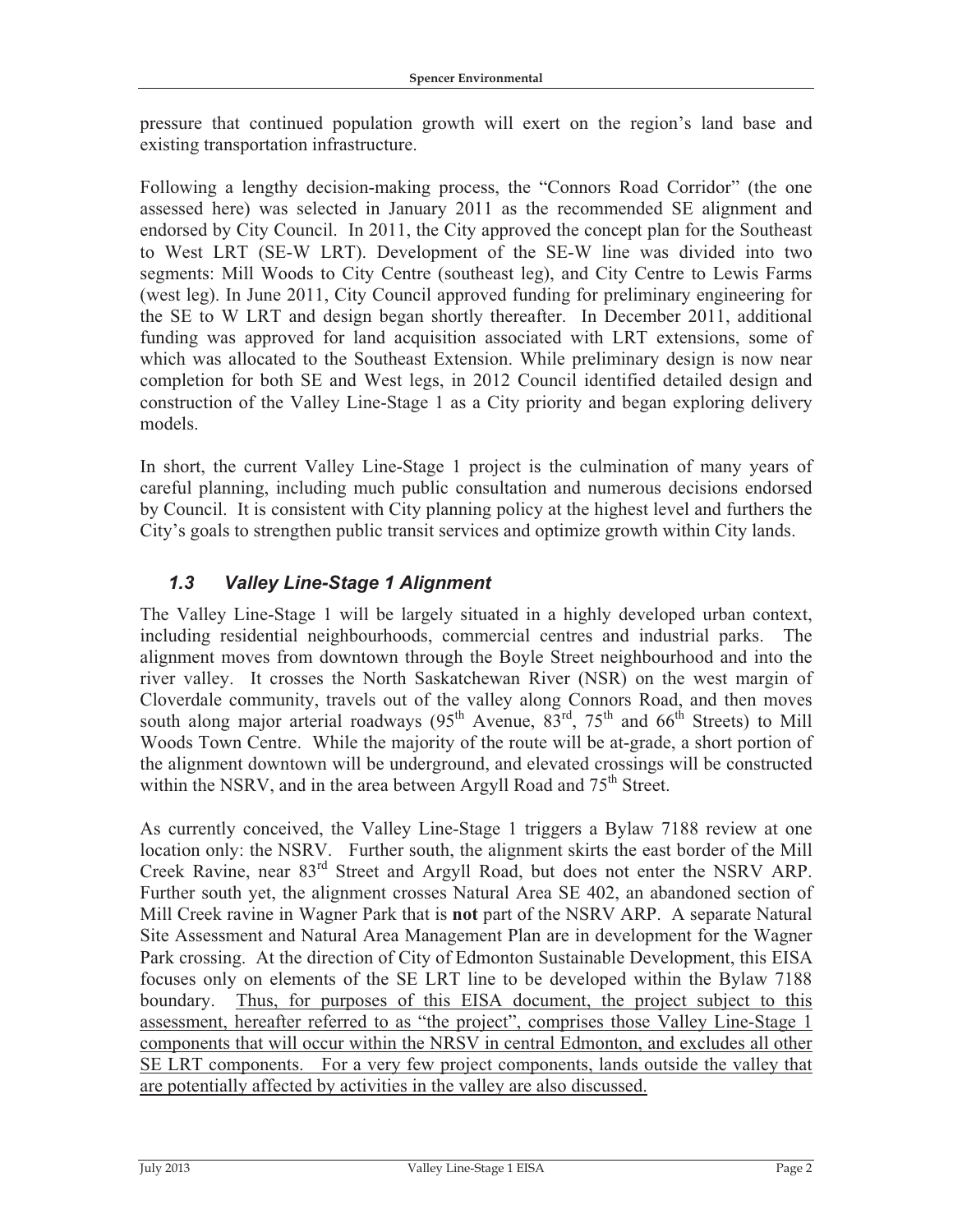#### *1.4 Location of the Project*

The Project is located in the Central Area of the NSRV ARP, in SE 4-53-24-W4M, NE 33-52-24-W4M, and SE 33-52-24-W4M. River valley infrastructure will occupy a relatively narrow corridor (ranging from 10 m to 35 m) and will be approximately 1.6 km in length. The alignment begins at the north valley wall, just inside Louise McKinney Park, travels south across the river to 98<sup>th</sup> Avenue, curves southwest to the Muttart Conservatory, south to Connors Road, and then curves east and travels upslope to the top of valley, paralleling Connors Road (Figure 1.1). That portion of the project in the south valley floodplain is located at the western limits of the Cloverdale Neighbourhood. The portion along Connors Road is located downslope of Bonnie Doon Neighbourhood.

#### *1.5 Project Delivery Model*

In October 2012, the City elected to pursue a P3 (public-private-partnership) approach for project delivery and is now actively working toward procuring a P3 Contractor. Through a rigorous, competitive process, the City will select a qualified P3 Contractor, to design, build, finance, operate and maintain the Valley Line-Stage 1. The P3 model is intended to promote innovation, cost savings and timely delivery of an operational system. The P3 project will be governed by a detailed contract that is under development by the City.

For the entire Valley Line-Stage 1, including the project within the river valley, preliminary design (i.e., approximately 30% of final design) is complete. Design of some components is advanced further than others and most of the River Valley LRT components are among those that are furthest advanced. This design, referred to as the Reference Design, will be carried forward and provided to the P3 Contractor. The P3 contract will specify acceptable Reference Design variance tolerances and will set out spatial, temporal, structural and methodological standards and specifications. Those notwithstanding, the P3 Contractor may propose innovative designs or methods beyond variances or other specifications. Any proposal outside of those tolerances or not meeting prescribed standards will be subject to review and approval following current standard City approval processes, including City environmental review processes.

Nevertheless, the current project proponent, LRT D and C wished to ensure that the project, as currently defined, was subject to the Bylaw 7188 environmental review process at this crucial point in project planning. Further, they wanted the EISA to be approved by Council prior to entering into a contract with the P3 Contractor. Therefore, while this EISA assesses the Reference Design resulting from the preliminary engineering exercise, as described in the Design Detail Reports issued by Connected Transit Partnership (CTP), it also acknowledges that design changes are likely to occur during the P3 process. Moreover, as with many EISAs, because the environmental assessment, public involvement and preliminary design processes identified design issues that required addressing and adjustment, design refinement of some specific project components continued during preparation of this EISA document. Development of an EISA for a project as large in scale as this is a lengthy process and requires that the design be "frozen" at the beginning of the assessment. This EISA, drafted in April and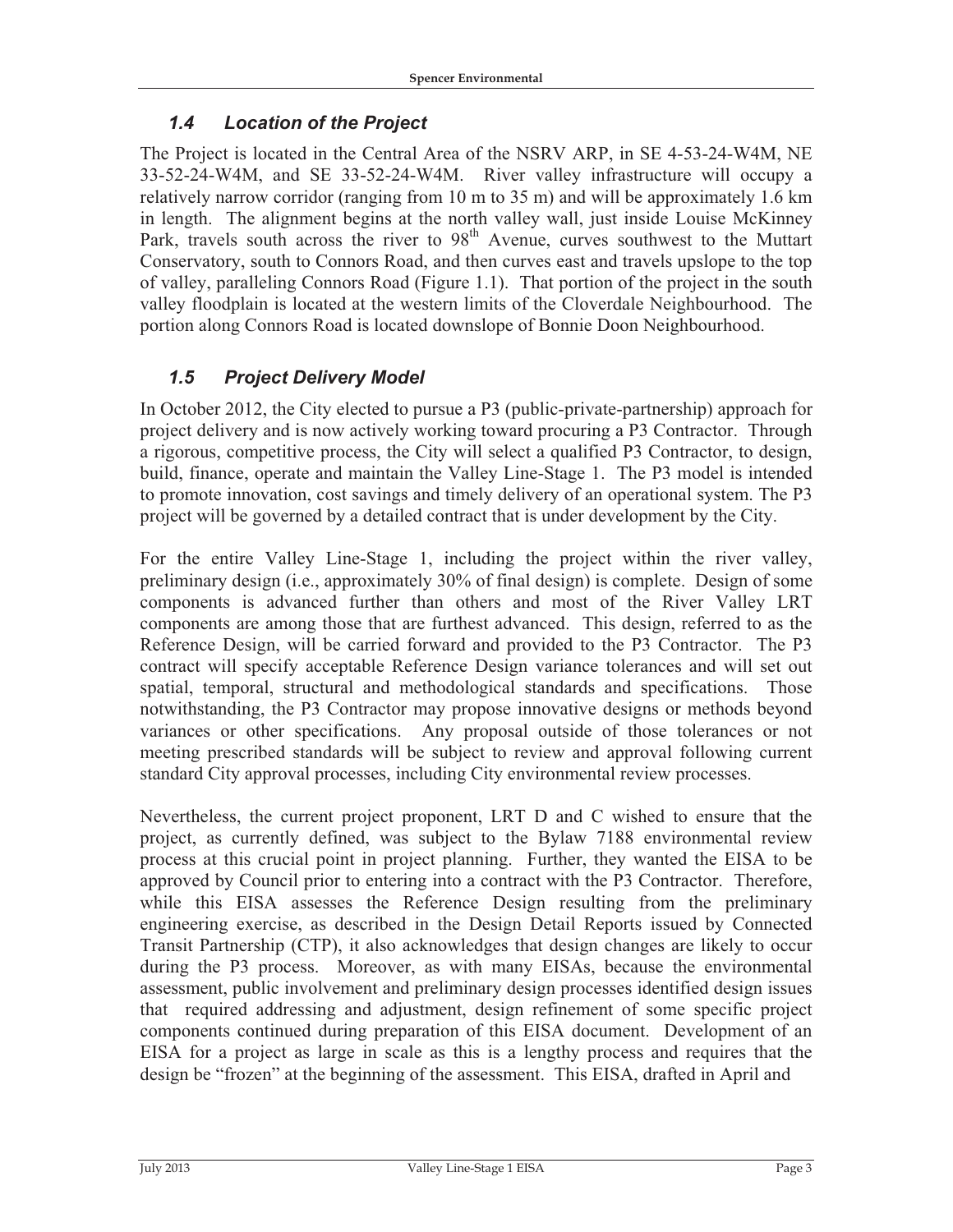

#### **Legend**

- Proposed LRT Bylaw 7188 Boundary EISA Study Area City of Edmonton River Valley Natural Areas (2010)



**Figure 1.1 Project Setting** *City of Edmonton LRT Valley Line - Stage 1*

Aerial Photograph Date: May 2012 Date Map Created: 04 July 2013

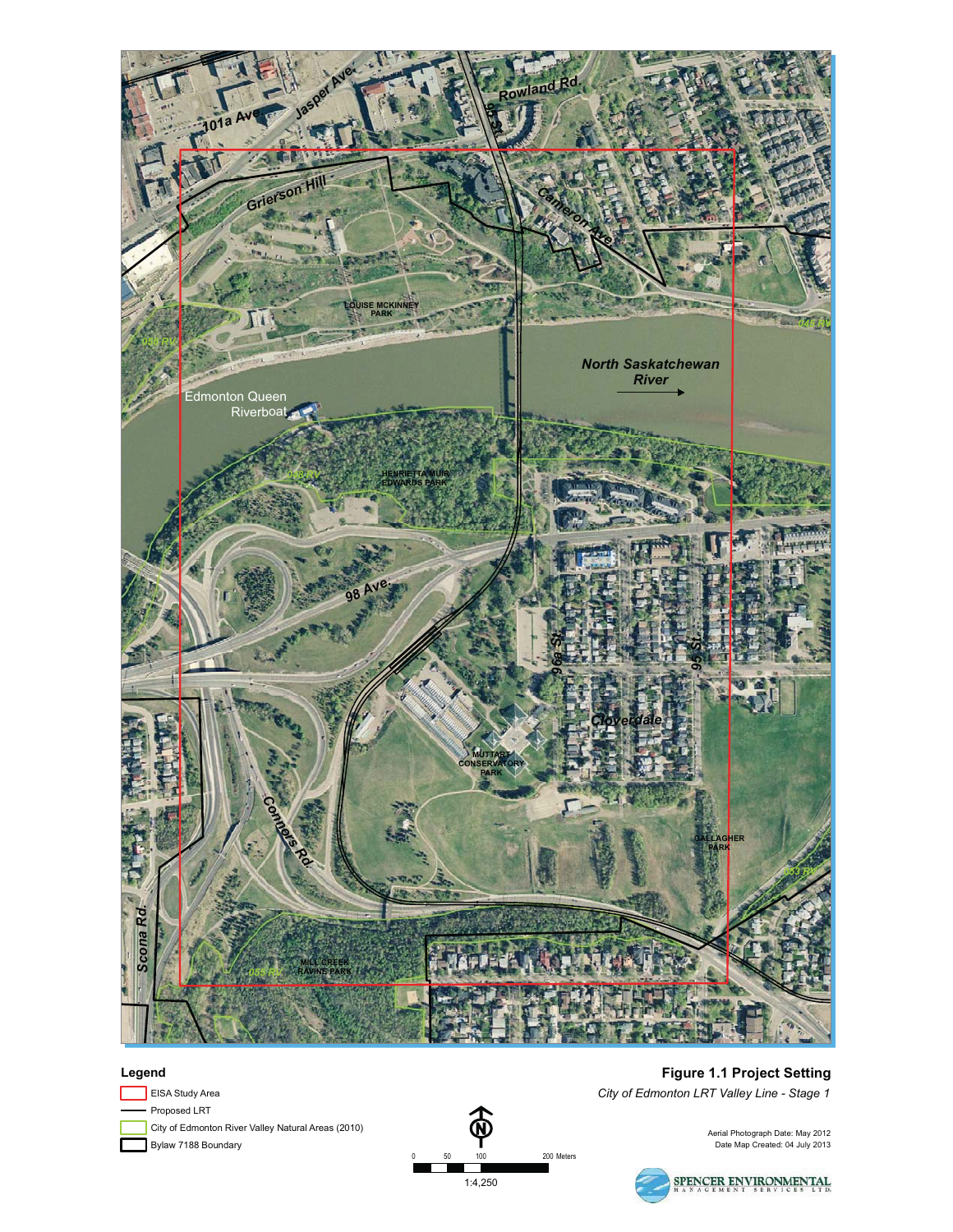early May 2013, reflects design as it was in early April 2013. In other words, design as was presented in the detailed design reports finalized in February, March and early April 2013. Importantly, since that date, in parallel with the draft EISA preparation and review, design work has progressed on the track corridor alignment along Connors Road. While this new work incorporated environmental assessment analysis, it was not possible to integrate those design advances into this EISA. To acknowledge the recent design advances on that project component, the options analysis, the environmental factors considered in option evaluation and the final alignment recommendation are presented in Appendix A.

The P3 delivery model approach has influenced the content of this EISA in several ways. Firstly, for some elements, design information is less detailed than typical for Bylaw 7188 EISAs, and for most elements, little is specified about construction methods. For some project components, this has resulted in some uncertainty in impact determination. Most uncertainties regarding potential for impact or type of impact have been addressed in this EISA through assumption of worst case scenarios and development of proactive mitigation measures in the form of constraints, specifications and specific future planning requirements. Mitigation measures noted as commitments will be carried forward into contract documents. This includes commitments to require the P3 contractor to provide specific planning documents and for LRT D and C to develop performance measures. Numerous other mitigation measures identified as recommended in this EISA are not final commitments but are intended to assist the City in developing contracts and variance tolerances during the P3 procurement phase.

Secondly, the P3 Contractor's freedom to innovate, including modifying design of project components and proposing innovative construction methods and/or project scheduling means that the design and construction methods assumed as the basis for this EISA are subject to change as detailed design proceeds. As noted above, the City will protect against the potential for innovation to result in unintended outcomes by developing specific tolerances for variation; however, these tolerances are not yet determined and thus could not be included in this EISA. In response to this, on the basis of professional judgment and through consultation with local contractors possessing relevant construction experience, the project team defined a probable construction footprint, or project area for the Reference Design and this was used for EISA purposes (Figure 1.2). This project area represents reasonable construction site limits for the NSRV components of the Reference Design. To protect against unanticipated environmental impacts resulting from innovation, any proposed innovations or activities that do not conform to contract specifications or that would require modification of lands or facilities situated *outside of the project area delineated here and on Bylaw lands*, will be subject to the Bylaw 7188 environmental review process, at the expense of the P3 Contractor.

### *1.6 Environmental Assessment Objectives*

A review of environmental assessment requirements at all three levels of government, as of early 2013, indicated that the City of Edmonton is the primary regulator with respect to environmental assessment of this project. Although environmental approvals will be required from municipal, provincial and federal governments (see Section 2.10), only the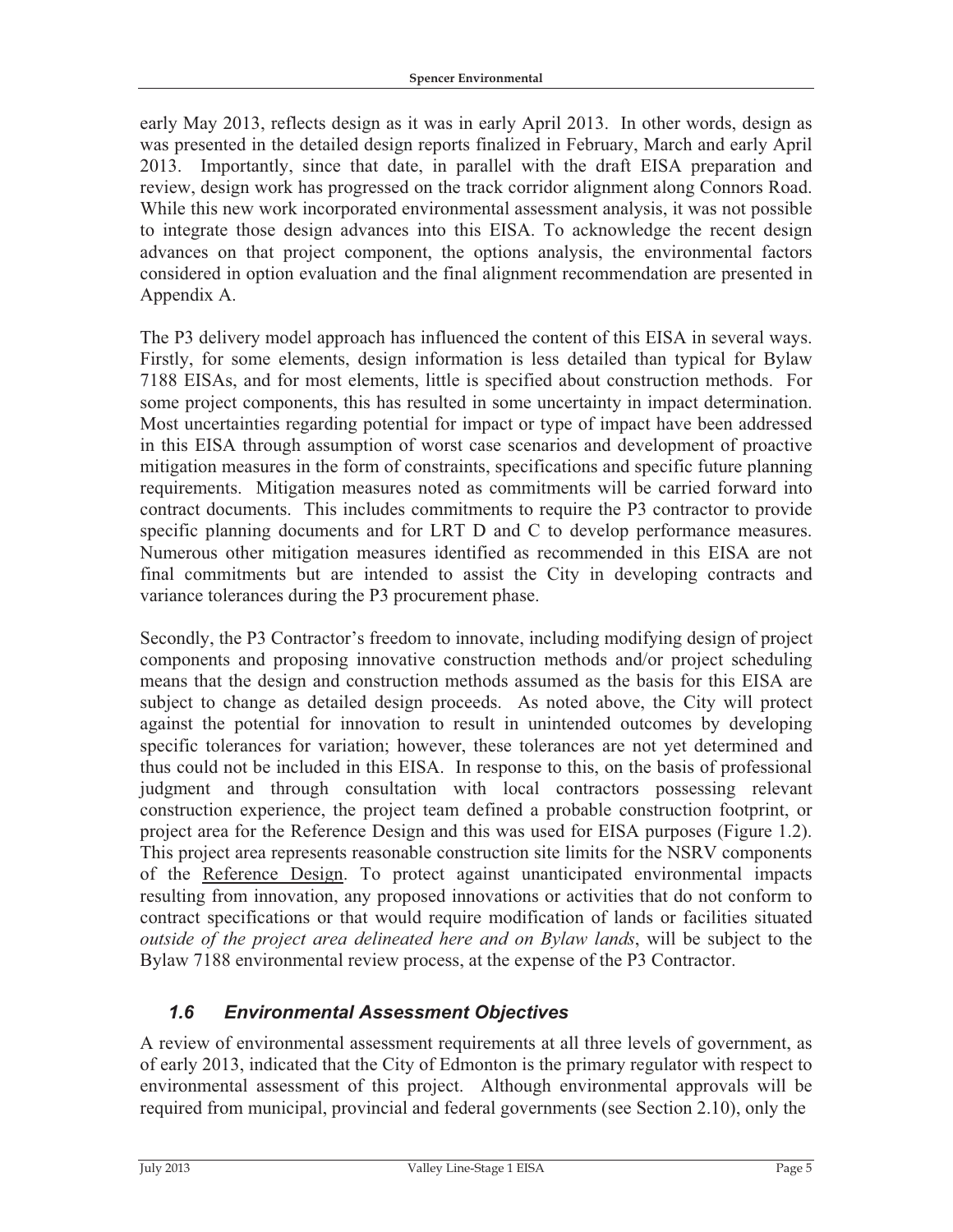

0 50 100 200 Meters 1:4,250

 $100$ 

#### **Legend**

- EISA Study Area Project Area
- 
- Proposed LRT
- City of Edmonton River Valley Natural Areas (2010)
- Bylaw 7188 Boundary

#### **Figure 1.2 Project Area (Probable Construction Footprint)**

*City of Edmonton LRT Valley Line - Stage 1*

Aerial Photograph Date: May 2012 Date Map Created: 04 July 2013



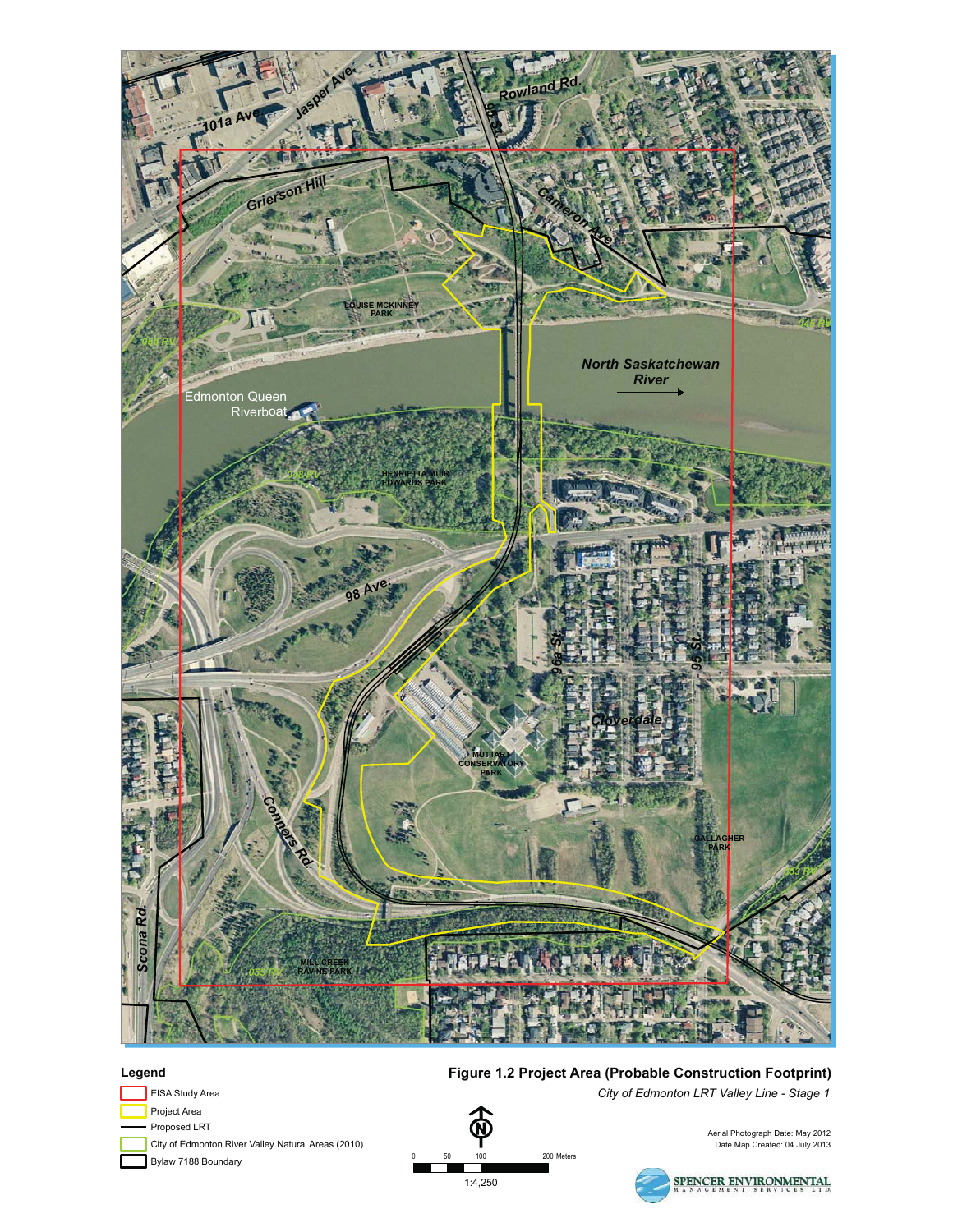City of Edmonton has specific environmental assessment/review requirements (see Section 2.10.3.1). The EISA undertaken for this project was, therefore, based on the following primary objectives:

- Meet the requirements for an environmental impact assessment pursuant to Bylaw 7188.
- Obtain sufficient information about the area's Valued Environmental Components (VECs) to enable identification of potential impacts.
- Achieve an environmentally-sound preliminary design and provide adequate protection for the City's highly valued river valley resources.
- Identify environmental permitting requirements.
- Include information that is likely to be required for environmental permits at the municipal, provincial and federal level.
- Prepare a report that documents all of the above.
- Obtain approval of the EISA from City Council.

#### *1.7 Bylaw 7188 Environmental Review Process*

This EISA has been prepared specifically to address the informational needs of Edmonton's municipal government. As the Valley Line-Stage 1 Right of Way is considered a new transportation corridor within the NSRV ARP, a Site Location Study (SLS) was also required. In May 2013, the draft EISA and the SLS were submitted together, as required, to Sustainable Development, Urban Planning and Environment for review. These documents were circulated to representatives of several Edmonton departments, branches and offices for review. All comments were submitted to Urban Planning and Environment and forwarded to the proponent for review and response. The EISA and SLS documents were then modified in response to the comments, finalized and resubmitted to Sustainable Development. Reviewers then had an opportunity to comment on the modifications. Following this review, the reports were finalized (as shown here) for submission to Sustainable Development, and will be sent to Transportation Committee and City Council, in August 2013.

In recent past, the City's EISA Bylaw 7188 review process has included circulation of EA documents by proponents to appropriate federal and provincial government departments for review and comment, to ensure a coordinated approach to resource protection and that all regulatory concerns have been addressed. This was not done in this case for two reasons: recent federal regulatory changes have reduced review of EAs by federal agencies and undetermined construction methods provide little for those agencies to comment on. Federal and provincial agencies have been made aware of the upcoming project and basic project components. While information contained in this EISA should contribute significantly to the permitting information needs of federal and provincial agencies, permitting applications will require additional environmental information, specific to design detail and construction methods and will, therefore, be the responsibility of the P3 Contractor. The contactor may decide to submit this EISA as a supporting document.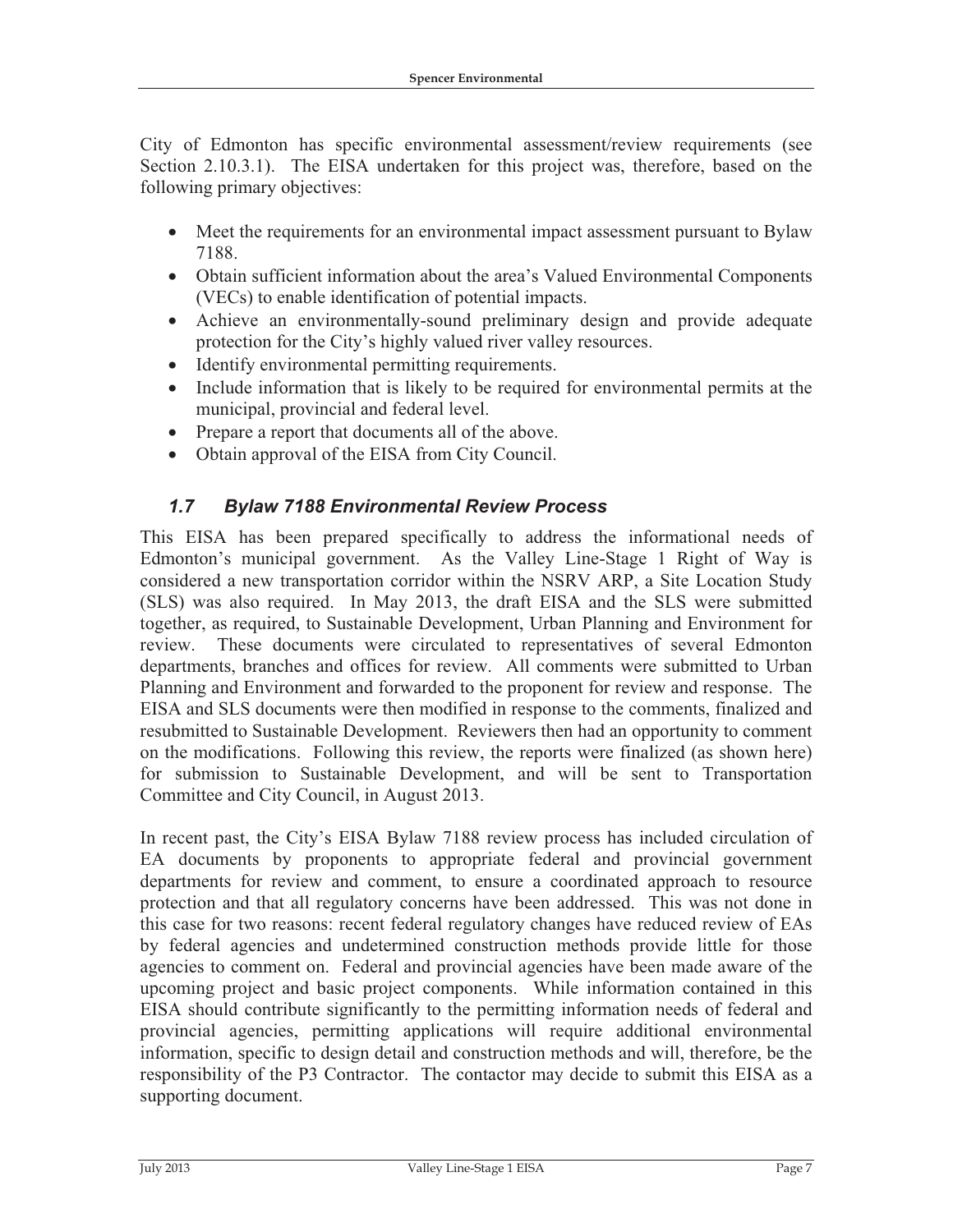Recognizing that the P3 delivery model may mean that the EISA review process may leave some important considerations temporarily unresolved, LRT D and C commits to soliciting further input and agreement from those City departments, branches and divisions (City Stakeholders) that participated in the EISA review. While the City's P3 process remains in development at time of writing, the process framework has been established. The process will comprise at least four stages that will involve issue and review of key documents and more detailed information will be available at each stage. Items not addressed with sufficient depth or certainty in the EISA can be addressed through this process. These stages/documents include the following:

**Request for Qualifications (RFQ):** This document sets out the project scope and P3 proponent requirements. City Stakeholders can provide input into the RFQ to ensure that their specific concerns can be adequately addressed by the shortlisted bidders.

**Request for Proposals (RFP):** Among other things, this document sets out the functional design requirements for the project and the performance requirements for the technical submissions that will be developed by each of the shortlisted P3 contracting teams as they move through the bidding (pursuit) process, and, details a Concession Agreement. City Stakeholders can provide input into the RFP regarding select technical submission requirements. Examples of relevant technical plans are: traffic management plan (including pedestrians), environmental management system, drainage design report.

**Technical Submissions:** During the procurement phase each shortlisted team in pursuit of the contract will provide a number of technical submissions for evaluation with respect to ability to meet the Concession Agreement requirements. This process may generate additional questions for the bidders. The Valley Line project team review will include preparation of comments and questions to be further addressed by the P3 contracting teams. City Stakeholders can participate in the review of relevant technical submissions and the associated preceding and follow-up questions. Material issues identified in the reviews not previously addressed in the RFP or Concession Agreement can be dealt with by addendum. City Stakeholders may also be asked for input at this point. Extreme confidentiality protocols are in effect around all information shared by proponents during the design review process.

**Technical Plans:** Following award of the contract any detailed technical plan requirements that have been identified in the contract documents are to be submitted by the successful P3 proponent for a contract conformance evaluation. City Stakeholders will have opportunity to participate in that review.

Finally, as noted earlier, if the P3 Contractor proposes a design or activity that necessitates work outside of the project area defined for this assessment and, if those works require modification of Bylaw lands or existing facilities, or, if the proposal is not within the design tolerances or other constraints established in the P3 contract, the proposal will be subject to additional environmental review, pursuant to Bylaw 7188, at the expense of the P3 Contractor.